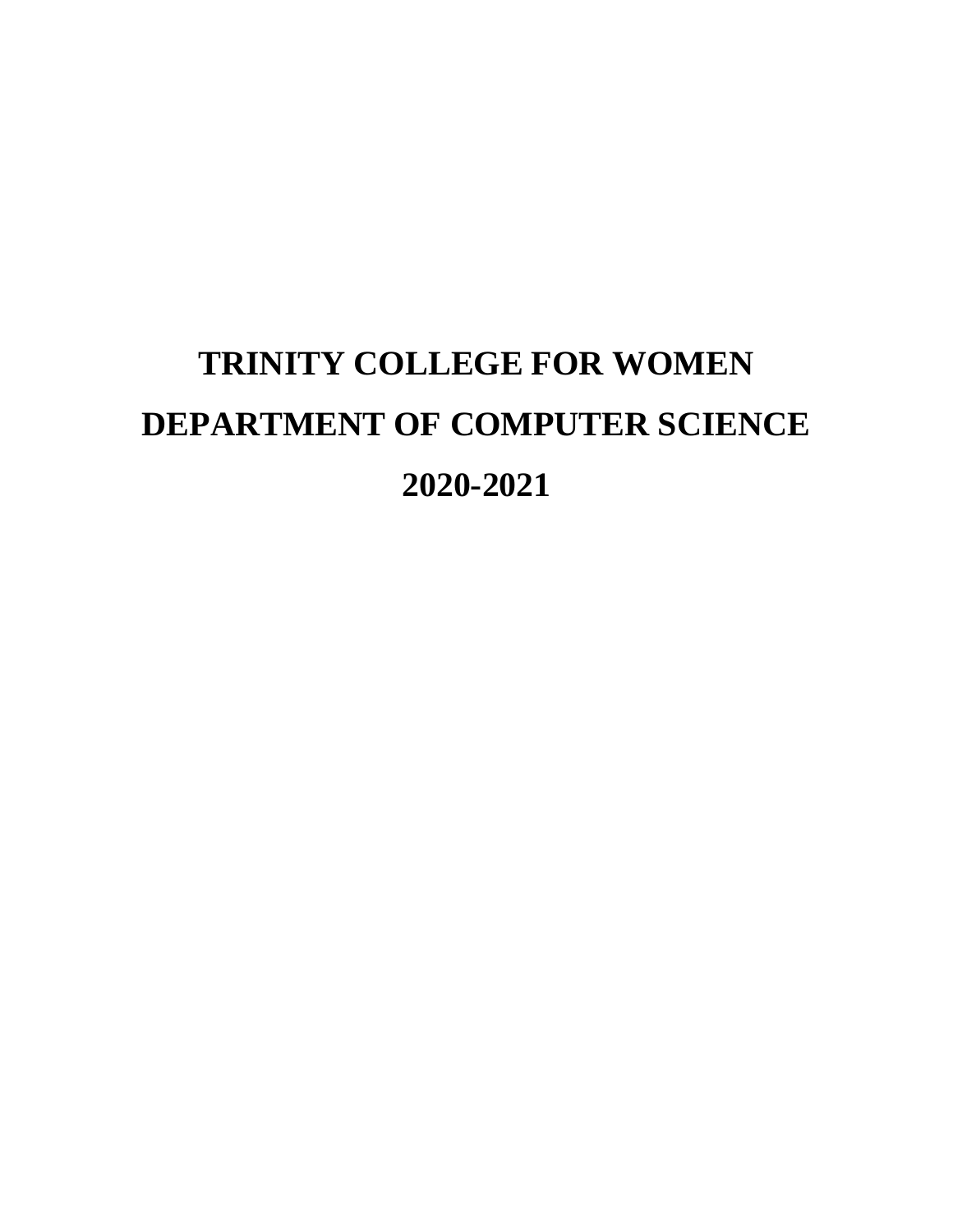#### **TRINITY COLLEGE FOR WOMEN (Arts & Science)** NAMAKKAL-637 002 TAMILNADU, INDIA Permanently Affiliated to Periyar University, Salem - 11 2(f) & 12(b) Status Granted by UGC - New Delhi

www.trinitycollegenkl.edu.in

**Department of Computer Science, Department of Computer Applications** & SWAYAM, **Jointly Organize a One Day Webinar on** 

## "5G/IOT IMPACT ON FUTURE DIGITAL LANDSCAPE"



Name of the special invitee

**Commission** answer

Date - 06.01.2021 Time - 10.30 AM It will be held through the Google Meet

#### **With Regards**

Mr. P.K. Sengodan, Chairman Er. K. Nallusam Secretary Dr. M.R. Lakshiminarayanan, Principal Dr. Arasuparameswaran, Director - Academic Mr. N.S.SenthilKumar,Administrative Officer Mrs. K. Valarmathi, HOD (CS), **Staff Members of CS,CA &** The Members of SWAYAM

3

swayam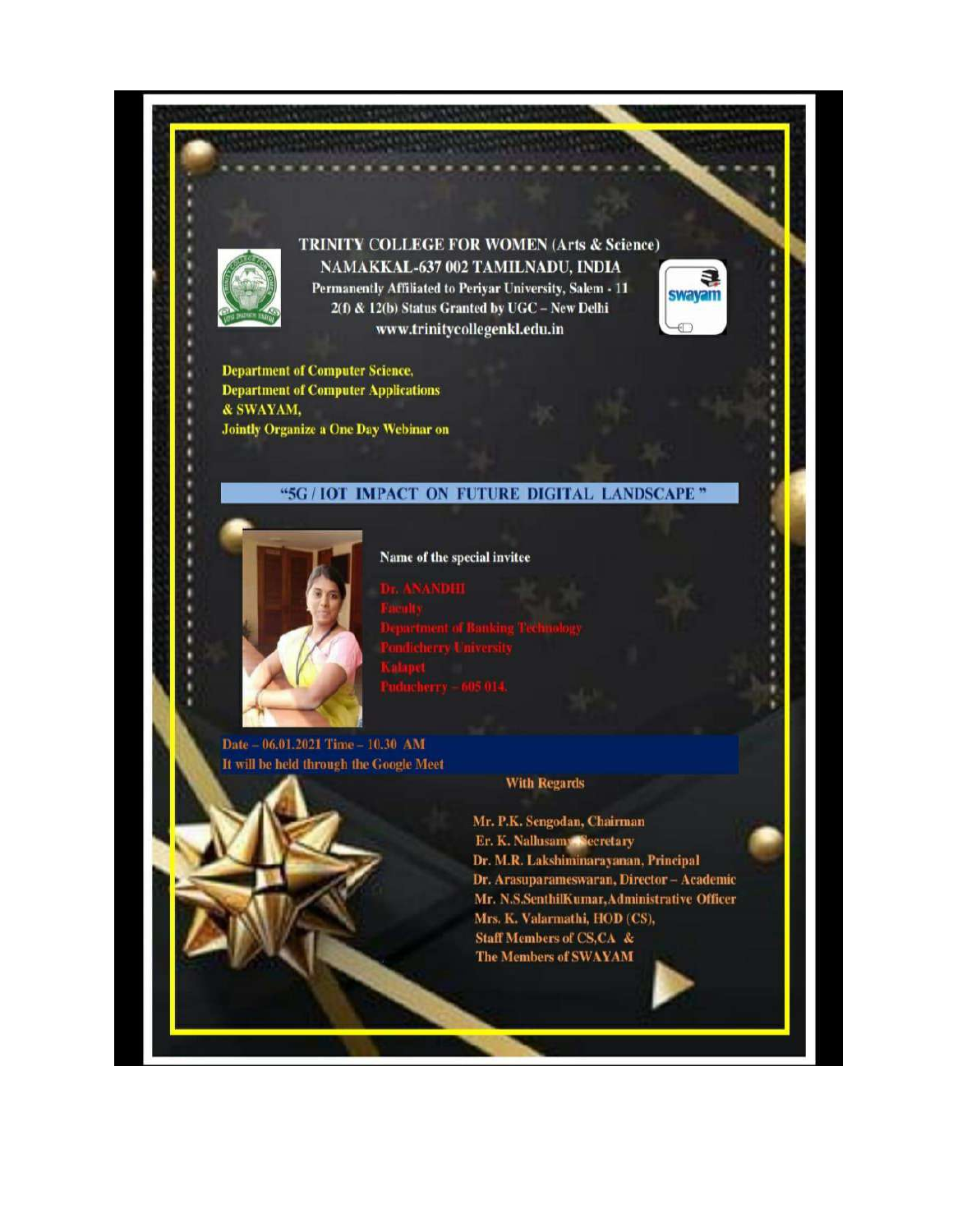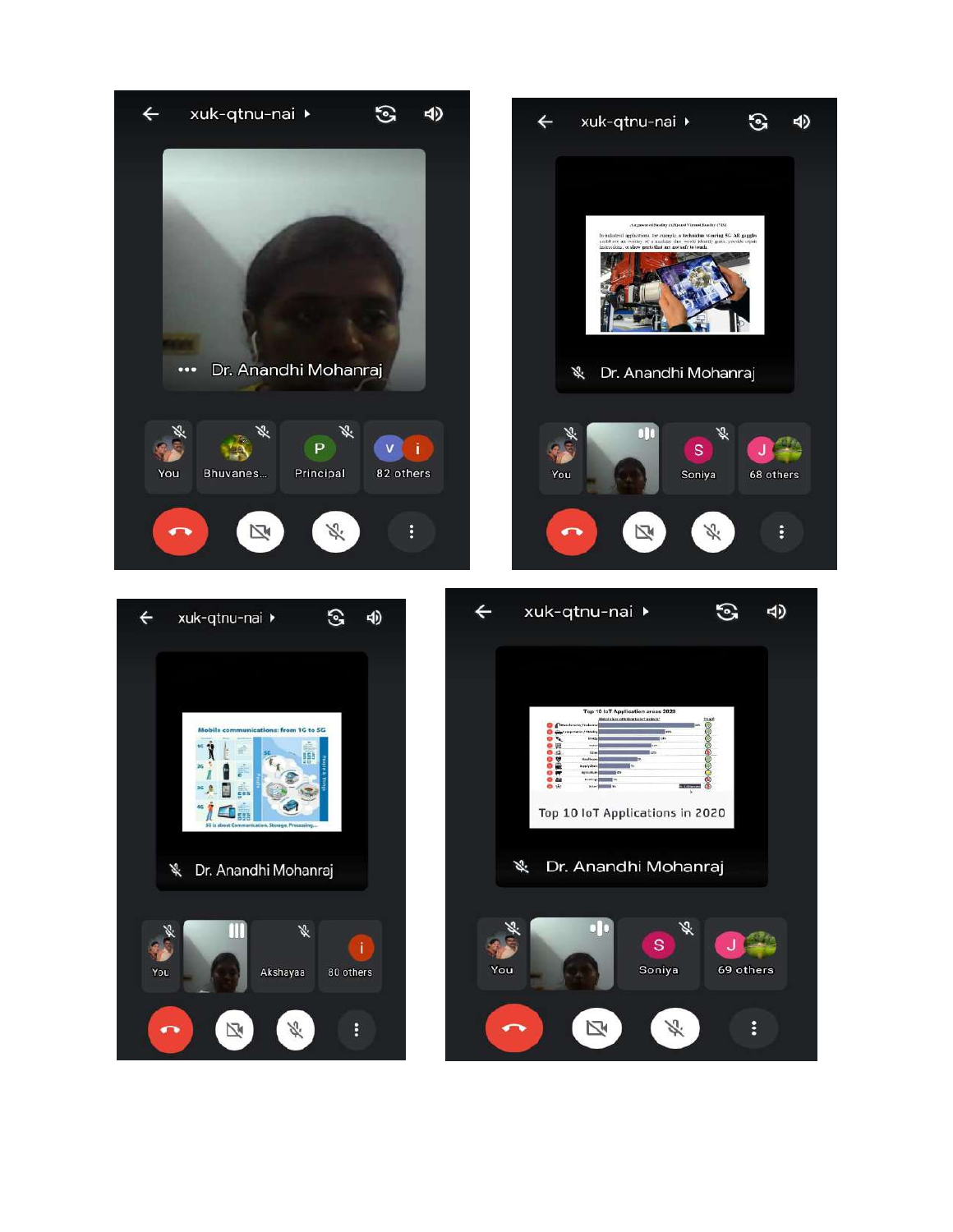# **5G/IOT Impact on Future Digital Landscape**

 Our College departments of Computer Science, Computer Applications and SWAYAM jointly organized a one day webinar event entitled **"5G/IOT Impact on Future Digital Landscape"** on **06th January 2021**. It was held through the Google Meet of Video Conferencing. **Dr. Anandhi**, **Faculty, Dept. of Bank Technology, Pondicherry University, Kalapet, Puducherry** was the resource person.

 The forthcoming launch of 5th generation of cellular mobile communication is great news for the markets of the internet of things. The IOT is on rise, the number of connected devices is set to enhance from 700 million to 3.2 billion by 2023. As per the reports, 5G will be 10 times speedily and fast that current Long Term Evolution Network, she elaborately elucidated. Also she described the importance of 5G networks and also the internet of things – its impact on the landscape of hereafter.

 Dr M.R. Lakshiminarayanan, Principal of the College has delivered the welcome address and introduced the chief guest.

 Mr. P.K. Sengodan, Chairman of the College presided over the webinar. Er. K. Nallusamy, Secretary & Dr. Arasuparameswaran, Director –Academic of the College offered the felicitation felicitation address.

 The faculty members of Computer Science Mrs. K. Valarmathi, Mrs. R.Navamani, Mrs. S.Bhuvaneswari, Dr N. Elamathi, Mr N.S. Senthilkumar, Mrs S Usharani, Mrs S Priya, Mrs. K. Mekala, Mrs. M. Malathi, Mrs. A. Kavitha, Mrs. D. Prabha and Mrs. V. Gayathri attended that webinar event.

More than 80 students benefited through this webinar programme.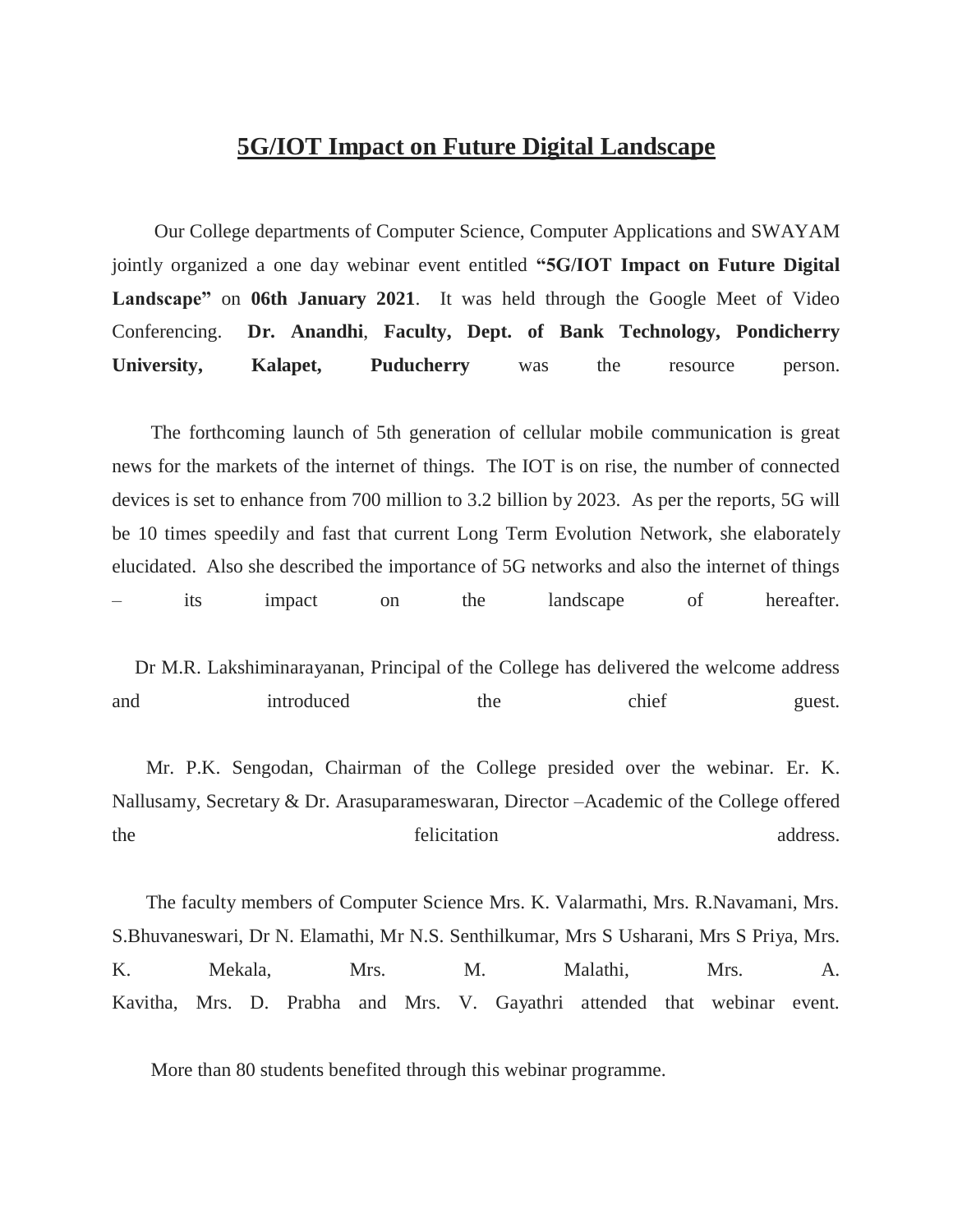

**TRINITY COLLEGE FOR WOMEN (Arts& Science)** NAMAKKAL-637 002 TAMILNADU, INDIA Permanently Affiliated to Periyar University, Salem - 11 2(f) & 12(b) Status Granted by UGC - New Delhi www.trinitycollegenkl.edu.in

**Department of Computer Science, Department of Computer Application &** SWAYAM, **Jointly Organize a One Day Webinar on** 

#### "NETWORKS AND CYBER SECURITY"

Name of the special invitee



Dr. S. SHANMUGAM **Assistant Professor Department of Computer Science and Engineering Kongunadu College of Engineering and Technology** (Autonomous) Namakkal - Trichy Road Tholurpatti, Thottiam - 621 215 Trichy (Dt). DATE - 11.01.2021 TIME - 2.30 PM GOOGLE MEET - https://meet.google.com/xuk-qtnu-nai

**With Regards** 

Mr. P.K. Sengodan, Chairman Er. K. Nallusamy, Secretary Dr. M.R. Lakshiminarayanan, Principal Dr. Arasuparameswaran, Director - Academic Mr. N.S. SenthilKumar, Administrative Officer Mrs. K. Valarmathi, HOD (CS), Mrs.S.Usharani, Co-Ordinator, SWAYAM & **Staff Members of CS, CA.**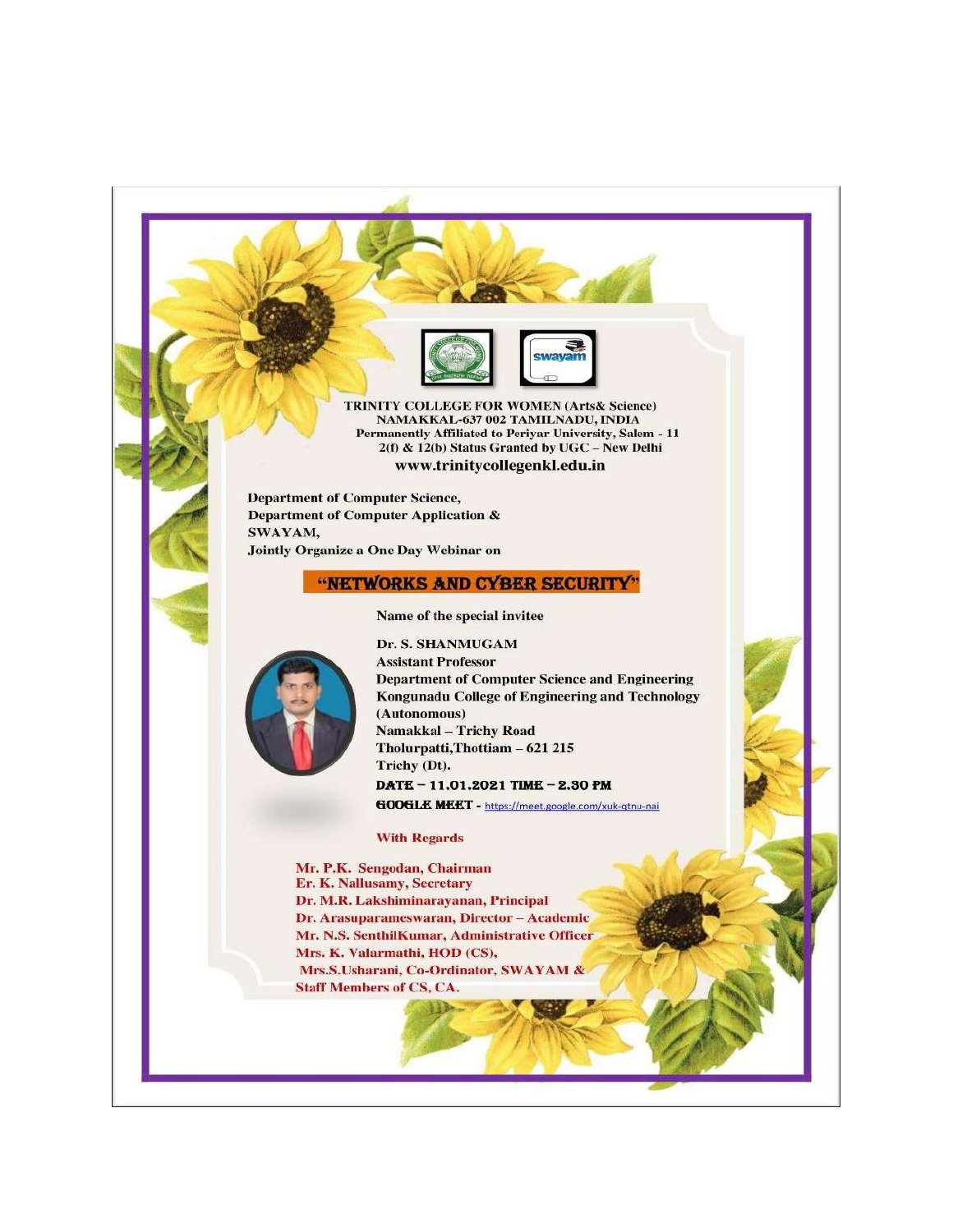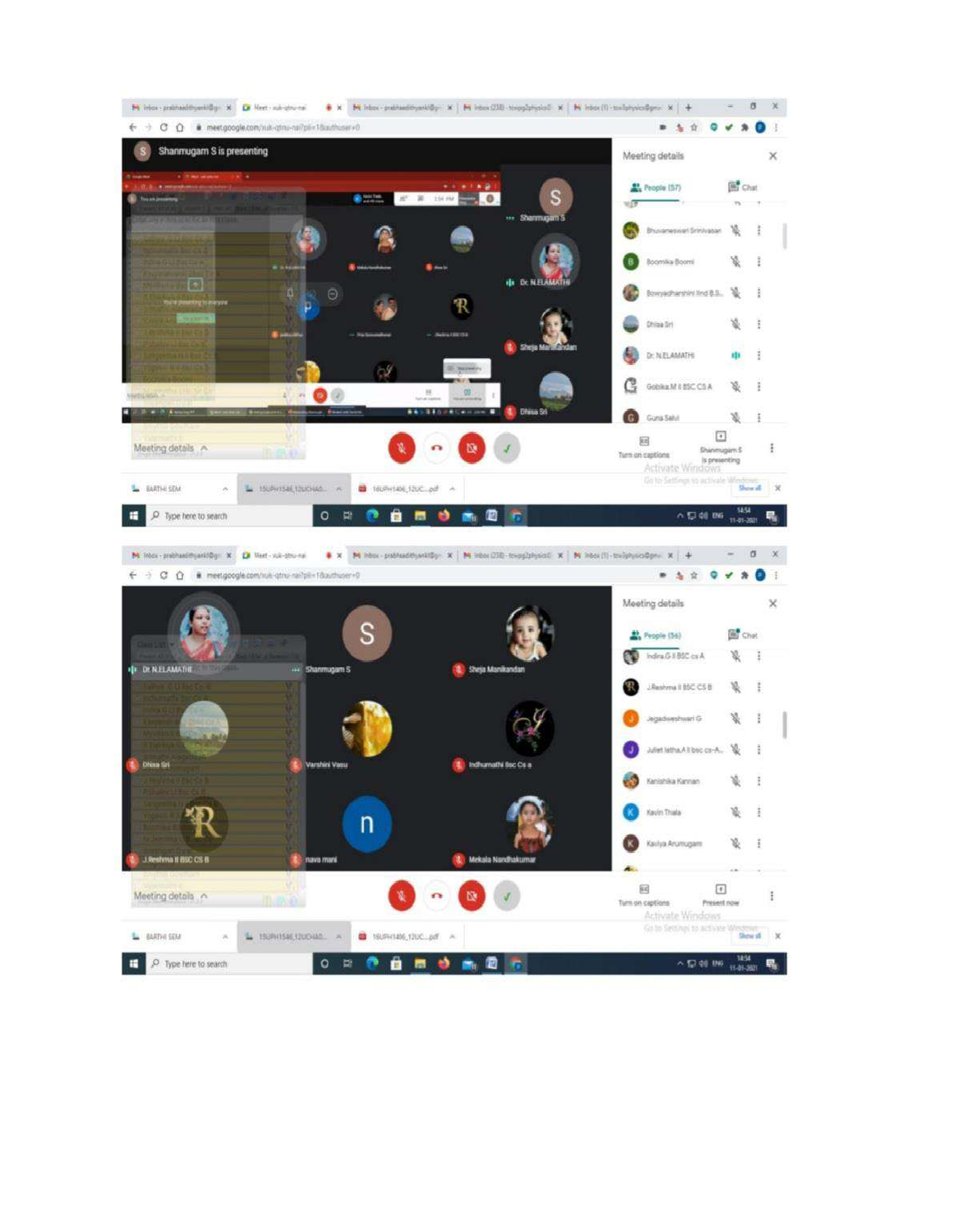

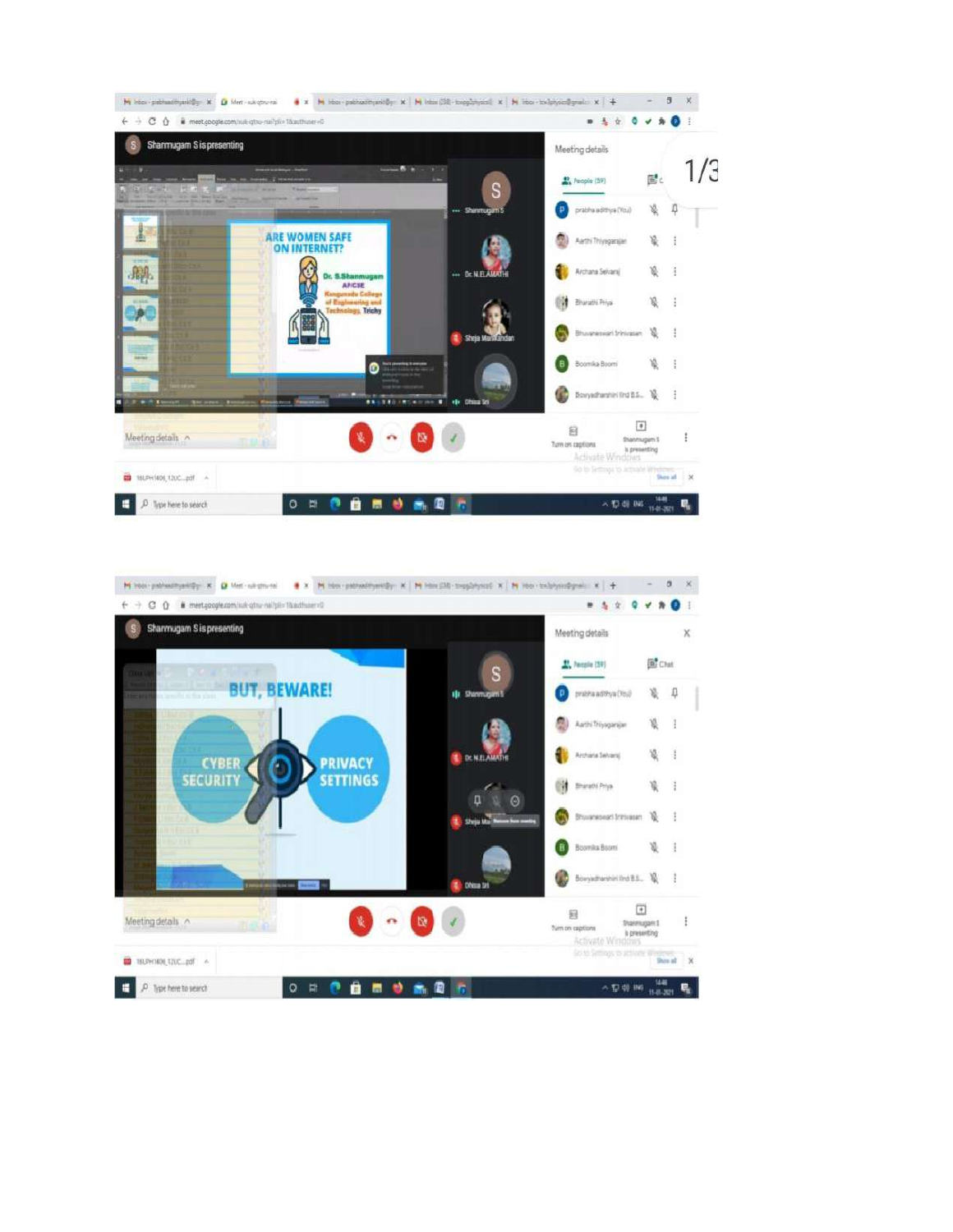## **Network and Cyber Security**

 Our College departments of Computer Science, Computer Applications and SWAYAM jointly organized a one day webinar event entitled **"Network and Cyber Security"** on **11th January 2021 (Monday) @ 2.30 PM**. **Dr S. Shanmugam, Assistant Professor in Computer Science Engineering and Technology, Kongunadu College of Engineering and Technology (Autonomous), Namakkal to Trichy Main Road, Tholurpatti, Thottiam, Trichirappalli** District was the resource person.

 A network is a collection or set of computing devices connected to one another to create and establish communication and also share available resources. A network will comprise hardware and software devices. We can have a network even if we are not connected to the internet. Computer Networks make it possible for people to transference files from one place to another and to communicate taking the shortest time possible, he stated. Apart from that he explained the network operations of pure network applications and stand alone network applications. In addition, she spoke on the topic of cyber security. Cyber security is the practice of defending computers, servers, mobile devices, electronic system networks and data from malicious and fierce attacks. It is known as IT security or Electronic Information securities.

 Cyber security is especially important on the internet and wireless networks such as WIFI – Bluetooth, he pointed out. Good cyber security decreases the risk of cyber attacks. It is the protection of internet connected systems including software, hardware, etc., he indicated.

 The faculty members of Computer Science Mrs. K. Valarmathi, Mrs. R. Navamani, Mrs S Bhuvaneswari, Dr N Elamathi, Mr. N.S. Senthilkumar, Mrs. S. Usharani, Mrs. S. Priya, Mrs. K. Mekala, Mrs. M. Malathi, Mrs. A Kavitha, Mrs D Prabha and Mrs.V. Gayathri took part.

More than 90 students benefited from his talk.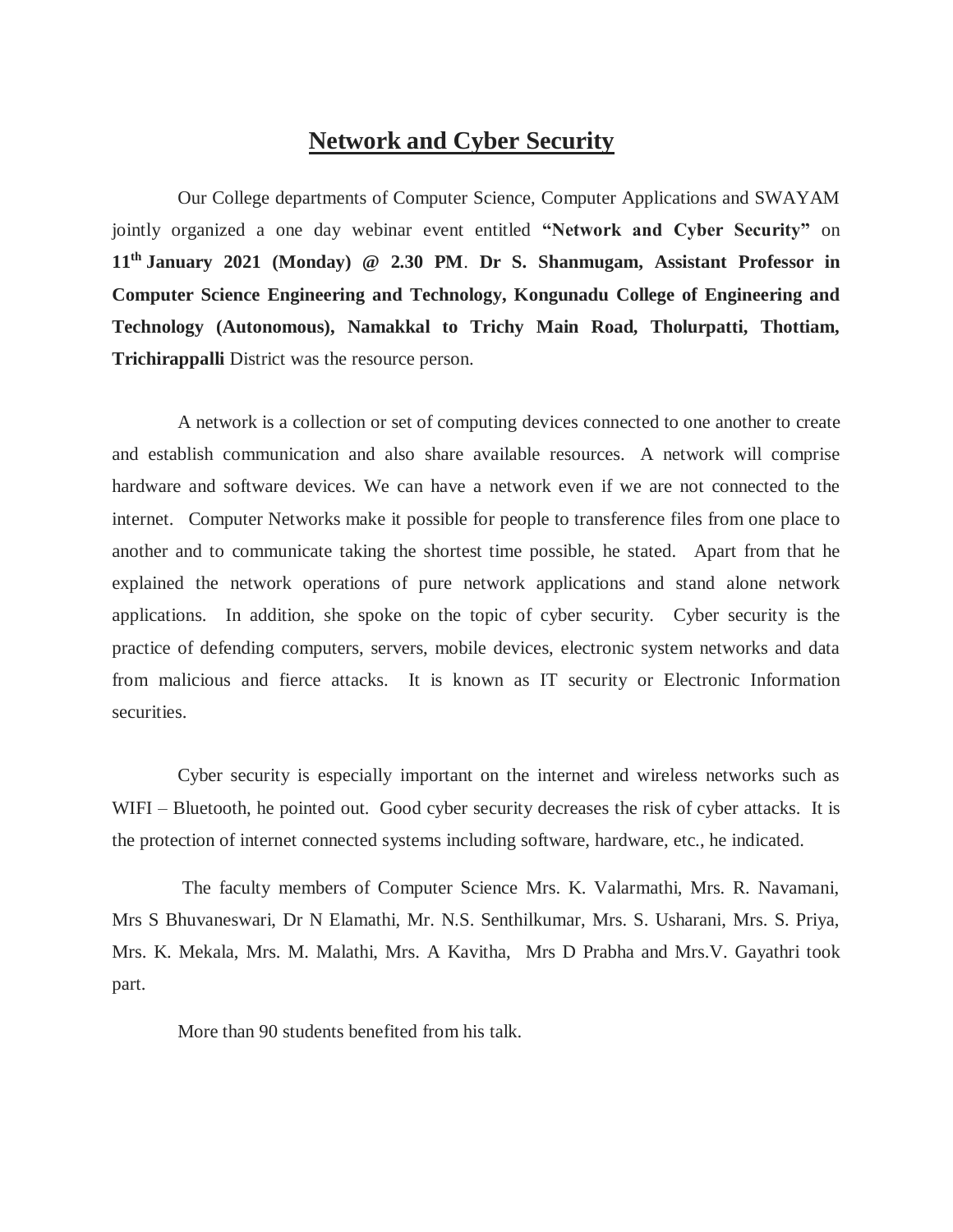**TRINITY COLLEGE FOR WOMEN (ARTS & SCIENCE)**

Namakkal-637002, TamilNadu, India [Permanently Affiliated to Periyar University, Salem and 2f & 2b status granted by UGC-New Delhi] [\(www.trinitycollegenkl.edu.in\)](http://www.trinitycollegenkl.edu.in/)

# *DEPARTMENT OF COMPUTER SCIENCE*

Conduct a One Day Event Entitled

*Computer Literacy Programme for Non-Teaching Staff Members*

*Name and Address of Invited Talker*

 **Mrs.M.Malathi, Assistant Professor Department of Computer Science, Trinity College for Women, Namakkal.**

www.PapeBonters.net

 *DATE: 24.04.2021 TIME: 11.00 AM VENUE: Lab - III* 

## **With Regards**

 **Mr.P.K.Sengodan,Chairman Er.K.Nallusamy,Secretary Dr.M.R.Lakshminarayanan,Principal Dr.Arasu Parameswaran,Academic Director, Mrs.K.Valarmathi,HOD of Computer Science Faculty Members and Students of Computer Science & Applications**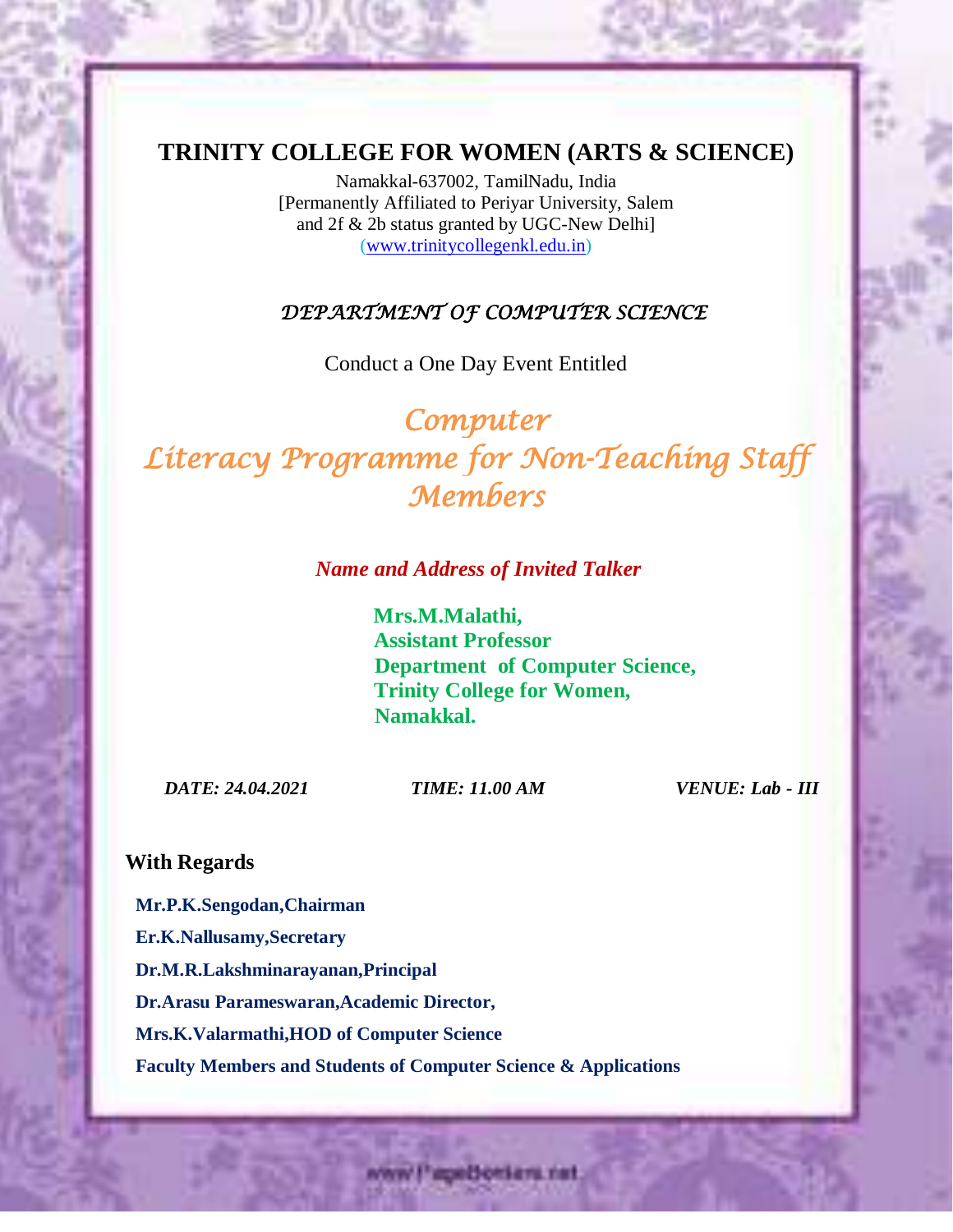